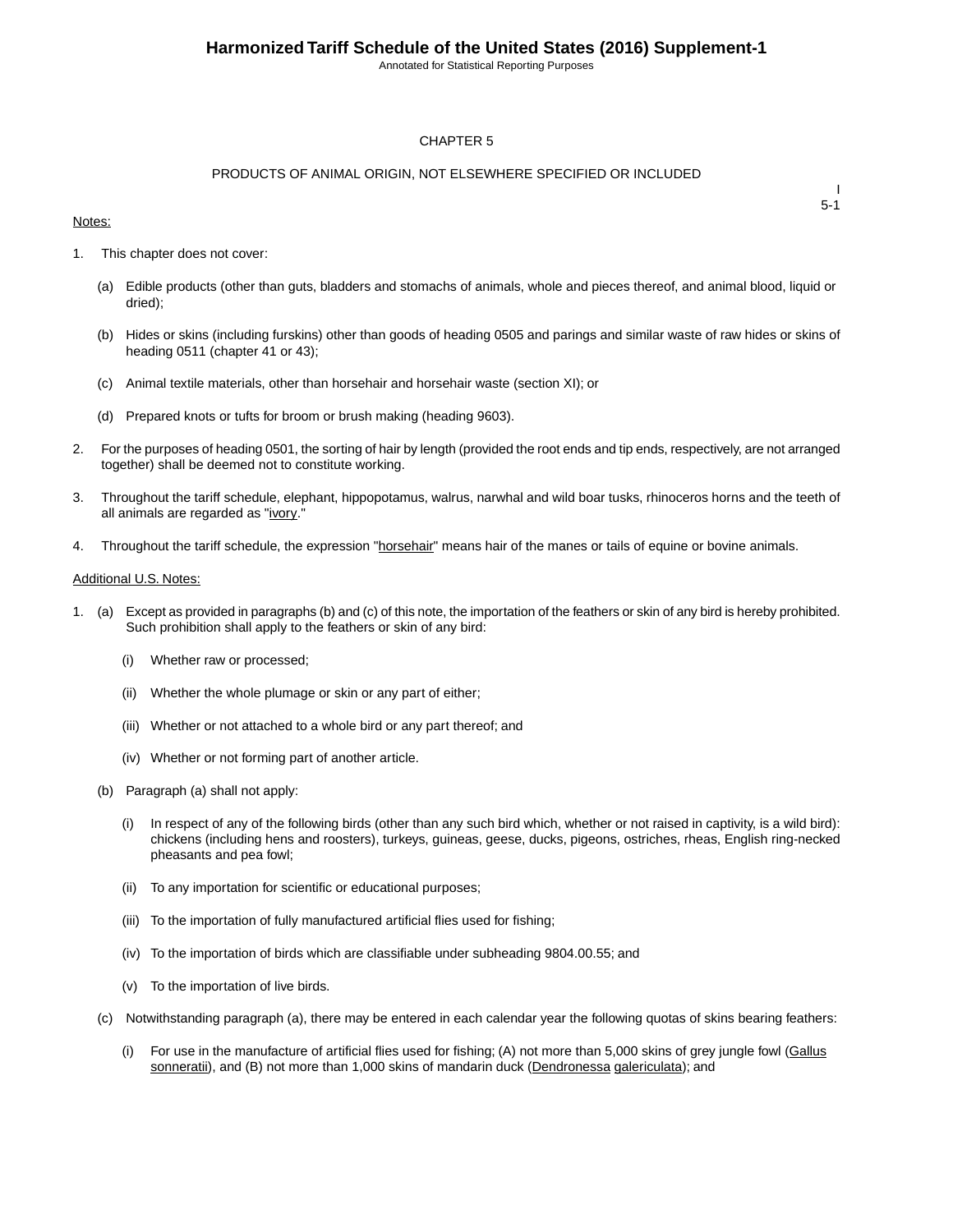Annotated for Statistical Reporting Purposes

Additional U.S. Notes: (con.) I 5-2

> (ii) For use in the manufacture of artificial flies used for fishing, or for millinery purposes, not more than 45,000 skins, in the aggregate, of the following species of pheasant: Lady Amherst pheasant (Chrysolophus amerstiae), golden pheasant (Chrysolophus pictus), silver pheasant (Lophura nycthemera), Reeves pheasant (Syrmaticus reevesii), blue-eared pheasant (Crossoptilon auritum) and brown-eared pheasant (Crossoptilon mantchuricum)  $1/$

For the purposes of these quotas, any part of a skin which has been severed shall be considered to be a whole skin.

- (d) No article specified in paragraph (c) shall be entered except under a permit issued by the Secretary of the Interior. The Secretary of the Interior shall prescribe such regulations as may be necessary to carry out the purposes and provisions of paragraph (c) (including regulations providing for equitable allocation among qualified applicants of the import quotas established by such provisions). Whenever the Secretary of the Interior finds that the wild supply of any species mentioned in paragraph (c) is threatened with serious reduction or with extinction, he shall prescribe regulations which provide (to such extent and for such period as he deems necessary to meet such threat):
	- (i) In the case of grey jungle fowl or mandarin duck, for the reduction of the applicable import quota; or
	- (ii) In the case of any species of pheasant, for the reduction of the import quota established for pheasants, for the establishment of a subquota for such species of pheasant, or for the elimination of such species from the import quota for pheasant, or any combination thereof.

The authority granted to the Secretary of the Interior by the preceding sentence to reduce any import quota shall include authority to eliminate such quota. 2/

- (e) Any article of a kind the importation of which is prohibited or subjected to a quota by paragraphs (a), (b) and (c) above, and which is in the United States shall be presumed for the purposes of seizure and forfeiture to have been imported in violation of law and shall be seized and forfeited under the customs laws unless such presumption is satisfactorily rebutted; except that such presumption shall not apply to articles in actual use for personal adornment or for scientific or educational purposes. Any article so forfeited may (in the discretion of the Secretary of the Treasury and under such regulations as he may prescribe) (1) be placed with any agency of the Federal Government or of any State government, or any society or museum for exhibition or scientific or educational purposes, or (2) be destroyed.
- (f) Nothing in this note shall be construed to repeal the provision of the act of March 4, 1913, chapter 145 (37 Stat. 847), or the act of July 3, 1918 (40 Stat. 755), or any other law of the United States, now of force, intended for the protection or preservation of birds within the United States. If on investigation by the district director of Customs before seizure, or before trial for forfeiture, or if at such trial if such seizure has been made, it shall be made to appear to the district director of Customs, or to the prosecuting officer of the Government, as the case may be, that no illegal importation of such feathers has been made, but that the possession, acquisition or purchase of such feathers is or has been made in violation of the provisions of the act of March 4, 1913, chapter 145 (37 Stat. 847), or the act of July 3, 1918 (40 Stat. 755), or any other law of the United States, now of force, intended for the protection or preservation of birds within the United States, it shall be the duty of the district director of Customs, or such prosecuting officer, as the case may be, to report the facts to the proper officials of the United States, or State or Territory charged with the duty of enforcing such laws.

1/ Brown-eared pheasant added to the List of Endangered Foreign Fish and Wildlife, Appendix A of 50 CFR 17, Nov. 24, 1970, effective date Dec. 2, 1970 (35 F.R. 18319, 18321).

<sup>2/</sup> The Secretary of Interior repealed regulations which implemented the feather import quotas contained in the Tariff Classification Act of 1962, effective on or after November 16, 1993 (58 FR 60524-60525).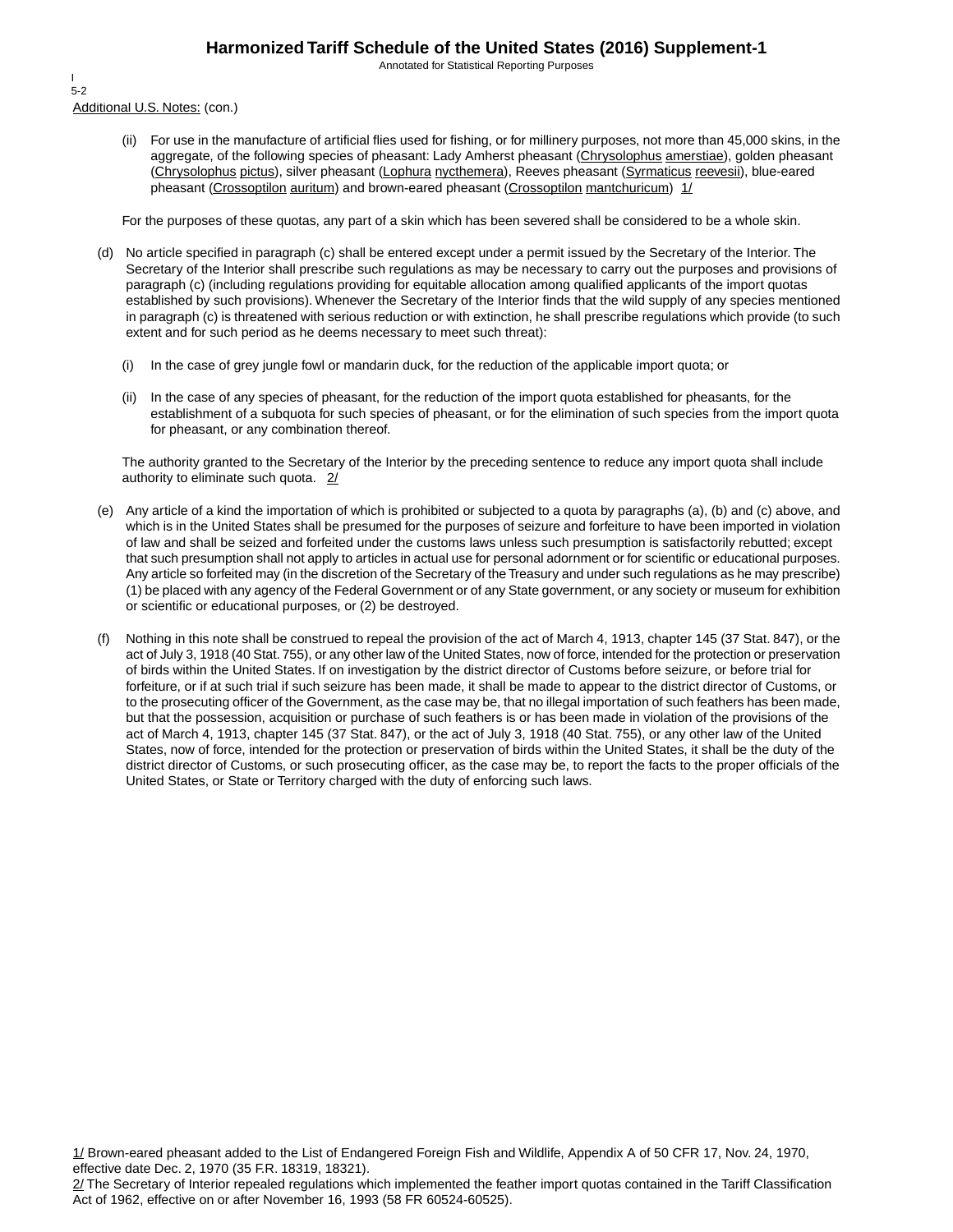Annotated for Statistical Reporting Purposes

| Suf-<br><b>Article Description</b><br>Subheading<br>of<br>Quantity<br>fix<br>General<br>Special<br>0501.00.00<br>00 Human hair, unworked, whether or not washed or scoured;<br>Free (A, AU, BH,<br>CA, CL, CO, D, E,<br>IL, JO, KR, MA,<br>MX, OM, P, PA,<br>PE, SG)<br>0502<br>Pigs', hogs' or boars' bristles and hair; badger hair and other<br>brushmaking hair; waste of such bristles or hair:<br>0502.10.00<br>00<br>Free (A, AU, BH,<br>CA, CL, CO, D, E,<br>IL, JO, KR, MA,<br>MX, OM, P, PA,<br>PE, SG)<br>0502.90.00 00<br>0504.00.00<br>Guts, bladders and stomachs of animals (other than fish),<br>whole and pieces thereof, fresh, chilled, frozen, salted, in brine,<br>Prepared for use as sausage casings:<br>20<br>40<br>60<br>Skins and other parts of birds, with their feathers or down,<br>0505<br>feathers and parts of feathers (whether or not with trimmed | 2<br>20% |
|---------------------------------------------------------------------------------------------------------------------------------------------------------------------------------------------------------------------------------------------------------------------------------------------------------------------------------------------------------------------------------------------------------------------------------------------------------------------------------------------------------------------------------------------------------------------------------------------------------------------------------------------------------------------------------------------------------------------------------------------------------------------------------------------------------------------------------------------------------------------------------------|----------|
|                                                                                                                                                                                                                                                                                                                                                                                                                                                                                                                                                                                                                                                                                                                                                                                                                                                                                       |          |
|                                                                                                                                                                                                                                                                                                                                                                                                                                                                                                                                                                                                                                                                                                                                                                                                                                                                                       |          |
|                                                                                                                                                                                                                                                                                                                                                                                                                                                                                                                                                                                                                                                                                                                                                                                                                                                                                       |          |
|                                                                                                                                                                                                                                                                                                                                                                                                                                                                                                                                                                                                                                                                                                                                                                                                                                                                                       |          |
|                                                                                                                                                                                                                                                                                                                                                                                                                                                                                                                                                                                                                                                                                                                                                                                                                                                                                       | 6.6¢/kg  |
|                                                                                                                                                                                                                                                                                                                                                                                                                                                                                                                                                                                                                                                                                                                                                                                                                                                                                       | Free     |
|                                                                                                                                                                                                                                                                                                                                                                                                                                                                                                                                                                                                                                                                                                                                                                                                                                                                                       | Free     |
|                                                                                                                                                                                                                                                                                                                                                                                                                                                                                                                                                                                                                                                                                                                                                                                                                                                                                       |          |
|                                                                                                                                                                                                                                                                                                                                                                                                                                                                                                                                                                                                                                                                                                                                                                                                                                                                                       |          |
|                                                                                                                                                                                                                                                                                                                                                                                                                                                                                                                                                                                                                                                                                                                                                                                                                                                                                       |          |
|                                                                                                                                                                                                                                                                                                                                                                                                                                                                                                                                                                                                                                                                                                                                                                                                                                                                                       |          |
| edges) and down, not further worked than cleaned, disinfected<br>or treated for preservation; powder and waste of feathers or                                                                                                                                                                                                                                                                                                                                                                                                                                                                                                                                                                                                                                                                                                                                                         |          |
| parts of feathers:<br>0505.10.00                                                                                                                                                                                                                                                                                                                                                                                                                                                                                                                                                                                                                                                                                                                                                                                                                                                      | 20%      |
| Meeting both test standards 4 and 10.1 of Federal<br>Standard 148a promulgated by the General Services<br>Administration:                                                                                                                                                                                                                                                                                                                                                                                                                                                                                                                                                                                                                                                                                                                                                             |          |
| 50                                                                                                                                                                                                                                                                                                                                                                                                                                                                                                                                                                                                                                                                                                                                                                                                                                                                                    |          |
| 55<br>Other:                                                                                                                                                                                                                                                                                                                                                                                                                                                                                                                                                                                                                                                                                                                                                                                                                                                                          |          |
| 60                                                                                                                                                                                                                                                                                                                                                                                                                                                                                                                                                                                                                                                                                                                                                                                                                                                                                    |          |
| 65                                                                                                                                                                                                                                                                                                                                                                                                                                                                                                                                                                                                                                                                                                                                                                                                                                                                                    |          |
| 0505.90<br>Other:<br>0505.90.20<br>Free (A, AU, BH,<br>CA, CL, CO, D, E,<br>IL, JO, KR, MA,<br>MX, OM, P, PA,                                                                                                                                                                                                                                                                                                                                                                                                                                                                                                                                                                                                                                                                                                                                                                         | 20%      |
| PE, SG)                                                                                                                                                                                                                                                                                                                                                                                                                                                                                                                                                                                                                                                                                                                                                                                                                                                                               |          |
| 20                                                                                                                                                                                                                                                                                                                                                                                                                                                                                                                                                                                                                                                                                                                                                                                                                                                                                    |          |
| 40<br>. kg<br>0505.90.60<br>00<br>. Free<br>kg.                                                                                                                                                                                                                                                                                                                                                                                                                                                                                                                                                                                                                                                                                                                                                                                                                                       | 20%      |
| Bones and horn-cores, unworked, defatted, simply prepared<br>0506<br>(but not cut to shape), treated with acid or degelatinized;<br>powder and waste of these products:                                                                                                                                                                                                                                                                                                                                                                                                                                                                                                                                                                                                                                                                                                               |          |
| 0506.10.00<br>00                                                                                                                                                                                                                                                                                                                                                                                                                                                                                                                                                                                                                                                                                                                                                                                                                                                                      | Free     |
| 0506.90.00                                                                                                                                                                                                                                                                                                                                                                                                                                                                                                                                                                                                                                                                                                                                                                                                                                                                            | Free     |
| 20                                                                                                                                                                                                                                                                                                                                                                                                                                                                                                                                                                                                                                                                                                                                                                                                                                                                                    |          |
| 40                                                                                                                                                                                                                                                                                                                                                                                                                                                                                                                                                                                                                                                                                                                                                                                                                                                                                    |          |
|                                                                                                                                                                                                                                                                                                                                                                                                                                                                                                                                                                                                                                                                                                                                                                                                                                                                                       |          |
|                                                                                                                                                                                                                                                                                                                                                                                                                                                                                                                                                                                                                                                                                                                                                                                                                                                                                       |          |

I 5-3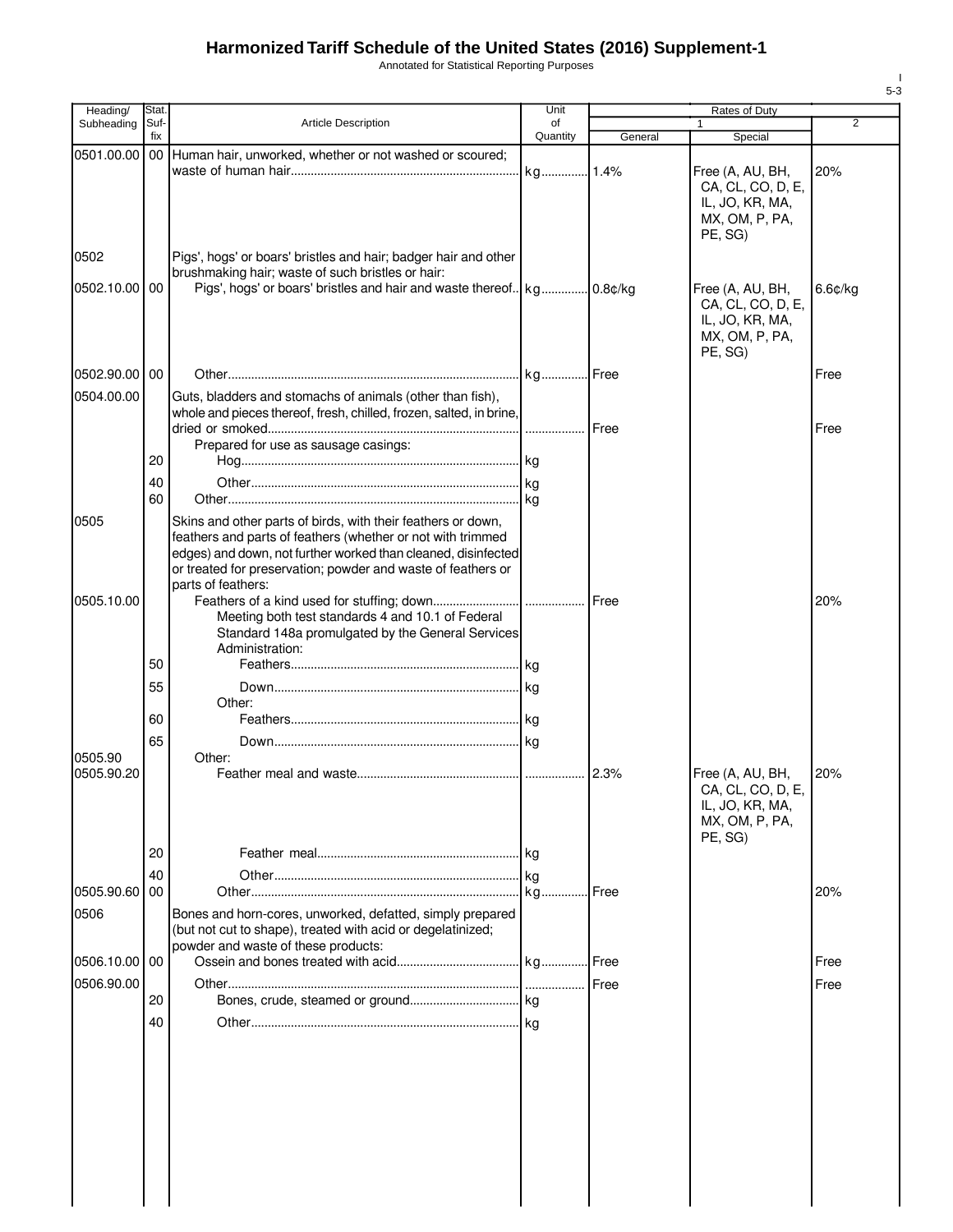Annotated for Statistical Reporting Purposes

| Heading/      | Stat.       |                                                                                                                                                                                                                                           | Unit           | <b>Rates of Duty</b> |                                                                                       |                |
|---------------|-------------|-------------------------------------------------------------------------------------------------------------------------------------------------------------------------------------------------------------------------------------------|----------------|----------------------|---------------------------------------------------------------------------------------|----------------|
| Subheading    | Suf-<br>fix | Article Description                                                                                                                                                                                                                       | of<br>Quantity | General              | $\mathbf{1}$<br>Special                                                               | $\overline{2}$ |
| 0507          |             | Ivory, tortoise-shell, whalebone and whalebone hair, horns,<br>antlers, hooves, nails, claws and beaks, unworked or simply<br>prepared but not cut to shape; powder and waste of these<br>products:                                       |                |                      |                                                                                       |                |
| 0507.10.00 00 |             |                                                                                                                                                                                                                                           |                |                      |                                                                                       | Free           |
| 0507.90.00    |             |                                                                                                                                                                                                                                           |                | Free                 |                                                                                       | Free           |
|               | 10          |                                                                                                                                                                                                                                           |                |                      |                                                                                       |                |
| 0508.00.00    | 90          | 00 Coral and similar materials, unworked or simply prepared but<br>not otherwise worked; shells of molluscs, crustaceans or<br>echinoderms and cuttlebone, unworked or simply prepared                                                    |                |                      |                                                                                       | Free           |
| 0510.00       |             | Ambergris, castoreum, civet and musk; cantharides; bile,<br>whether or not dried; glands and other animal products used<br>in the preparation of pharmaceutical products, fresh, chilled,<br>frozen or otherwise provisionally preserved: |                |                      |                                                                                       |                |
| 0510.00.20 00 |             |                                                                                                                                                                                                                                           |                |                      | Free (A, AU, BH,<br>CA, CL, CO, D, E,<br>IL, JO, KR, MA,<br>MX, OM, P, PA,<br>PE, SG) | 20%            |
| 0510.00.40    |             |                                                                                                                                                                                                                                           |                | Free                 |                                                                                       | Free           |
|               | 10          |                                                                                                                                                                                                                                           |                |                      |                                                                                       |                |
|               | 20          |                                                                                                                                                                                                                                           |                |                      |                                                                                       |                |
|               | 40          | Cantharides; glands (other than pancreas), organs<br>and other animal products used in the preparation of                                                                                                                                 |                |                      |                                                                                       |                |
|               |             |                                                                                                                                                                                                                                           |                |                      |                                                                                       |                |
|               |             |                                                                                                                                                                                                                                           |                |                      |                                                                                       |                |
|               |             |                                                                                                                                                                                                                                           |                |                      |                                                                                       |                |
|               |             |                                                                                                                                                                                                                                           |                |                      |                                                                                       |                |
|               |             |                                                                                                                                                                                                                                           |                |                      |                                                                                       |                |
|               |             |                                                                                                                                                                                                                                           |                |                      |                                                                                       |                |
|               |             |                                                                                                                                                                                                                                           |                |                      |                                                                                       |                |
|               |             |                                                                                                                                                                                                                                           |                |                      |                                                                                       |                |
|               |             |                                                                                                                                                                                                                                           |                |                      |                                                                                       |                |
|               |             |                                                                                                                                                                                                                                           |                |                      |                                                                                       |                |
|               |             |                                                                                                                                                                                                                                           |                |                      |                                                                                       |                |
|               |             |                                                                                                                                                                                                                                           |                |                      |                                                                                       |                |
|               |             |                                                                                                                                                                                                                                           |                |                      |                                                                                       |                |
|               |             |                                                                                                                                                                                                                                           |                |                      |                                                                                       |                |
|               |             |                                                                                                                                                                                                                                           |                |                      |                                                                                       |                |
|               |             |                                                                                                                                                                                                                                           |                |                      |                                                                                       |                |

I 5-4